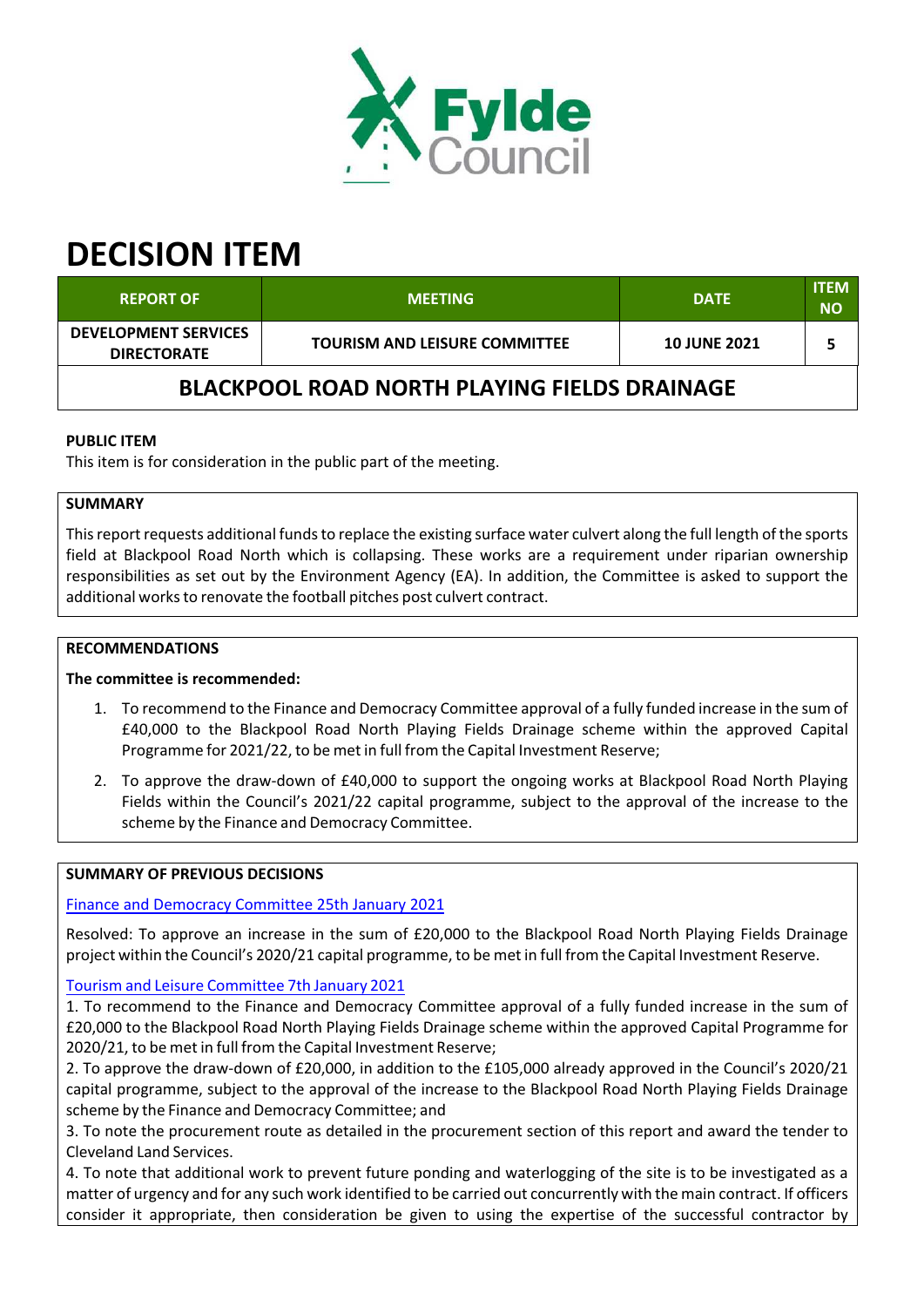negotiating a contract extension for such work provided this is financially favourable and in accordance with the Council's procurement guidelines. The capital implications of extra work over and above the present budget is to be costed and agreed by the Finance and Democracy Committee

Tourism and Leisure Committee 9th January 2020

Resolved: To support the capital bid of £105,000 for Blackpool Road North Playing Fields drainage

| <b>CORPORATE PRIORITIES</b>                                |  |  |
|------------------------------------------------------------|--|--|
| Economy – To create a vibrant and healthy economy          |  |  |
| Environment - To deliver services customers expect         |  |  |
| Efficiency $-$ By spending money in the most efficient way |  |  |
| Tourism – To create a great place to live and visit        |  |  |

## **REPORT**

## BACKGROUND

- 1. Blackpool Road North Playing Fields(BRNPF) has a culverted drain that runsthe full length of the field along the southern boundary, originating at Blackpool Road North, heading towards the Hawthorns estate. Fylde Council are the riparian owners of this culverted (enclosed underground) watercourse and as such have the responsibility to "let water flow naturally" through the site. This drain at BRNPF is not part of a comprehensive field drainage system.
- 2. The current culverted drain, which is of a porous concrete construction, has degraded as a result of sulphate attack (where the naturally occurring sulphates in the ground water corrode the concrete pipe) and has collapsed in sections along the field. There is no simple solution for this, and the drain must be replaced at an approximate length of 380m.
- 3. There are numerous concerns with the continuation of this culverted drain downstream, which passes through the lands of 3 riparian owners before outfall. However, the Technical Services team have worked with these riparian owners since the capital bid in January and established a way forward to remediate these issues. The outfall and subsequent watercourse have been de‐silted by Blackpool Airport and the Enterprise Zone, and the vegetation has been cut back. A partial collapse of the culvert and heavy silting has been identified on a private riparian owner's land. The Technical services division have worked collaboratively with this riparian owner to rectify these issues without a lengthy enforcement procedure, which has not required the assistance of the Lead Local Flood Authority.
- 4. The remedial works carried out prior to the contract works have eased the restriction on the flow of water throughout the culvert but issues still remain.
- 5. There will be a requirement for all riparian owners of this watercourse to work collaboratively again to desilt the culvert after the works have been completed. However, due to the design of the replacement culvert, it is expected that silt will be captured at Blackpool Road in the future, where previously it passed downstream, silting the culvert and increasing the levels at the outfall.
- 6. The Tourism and Leisure Committee supported an increase to the budget on the 25<sup>th</sup> January in order to award the contract circa £102k with enabling works at £2k and a contingency of £21k. The contingency in the main was to cover the real risk that dewatering may be required.
- 7. The Tourism and Leisure Committee requested an additional recommendation for the report presented 25<sup>th</sup> January 2021, and read; *To note that additional work to prevent future ponding and waterlogging of the site isto* be investigated as a matter of urgency and for any such work identified to be carried out concurrently with the main contract. If officers consider it appropriate, then consideration be given to using the expertise of the *successful contractor by negotiating a contract extension for such work provided this is financially favourable and in accordance with the Council's procurement guidelines. The capital implications of extra work over and*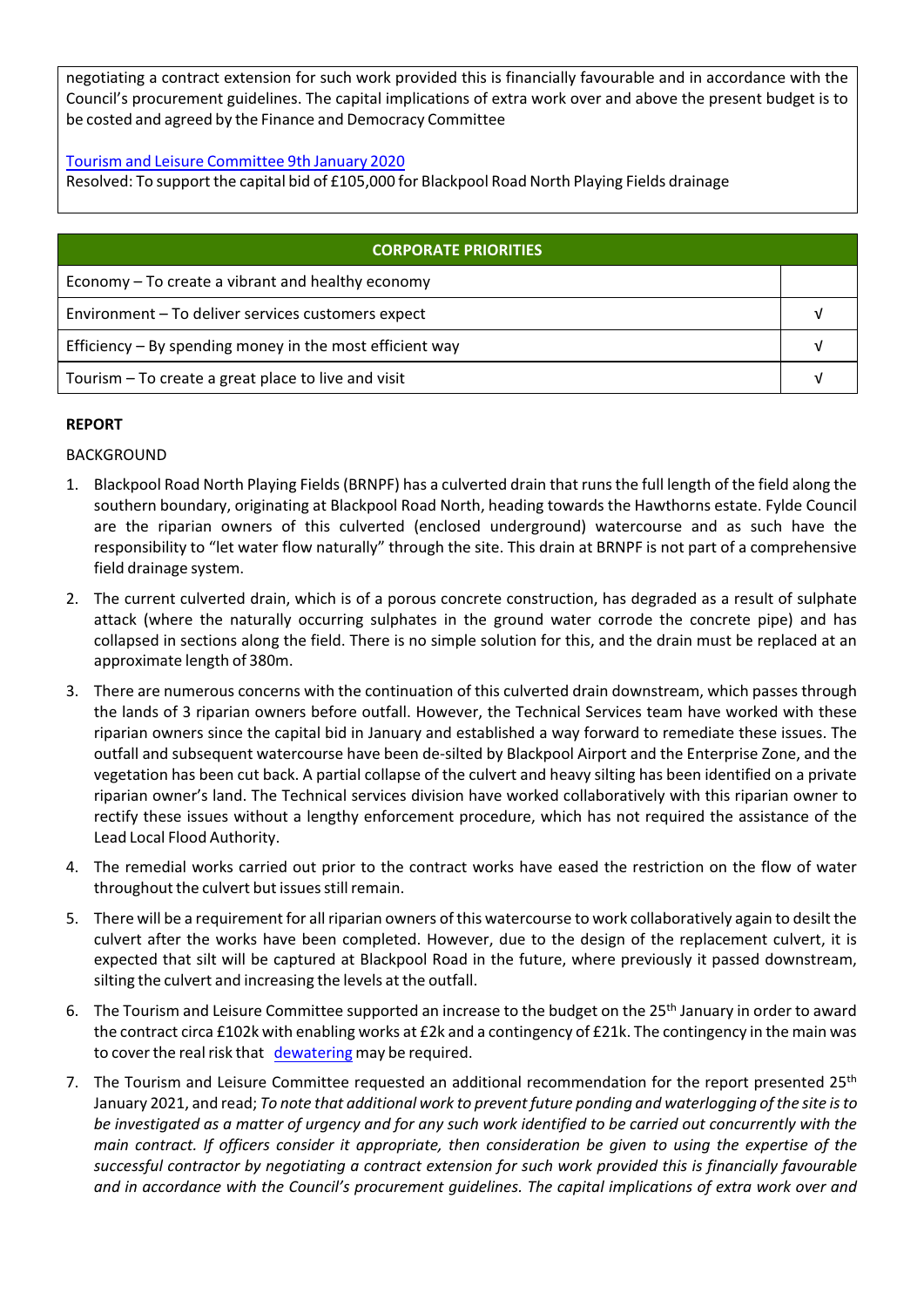*above the present budget isto be costed and agreed by the Finance and Democracy Committee*.

- 8. As part of the additional recommendation above, a supplementary lateral drain was added to the scheme, which was to be met from contingency funds. In addition, the remediation or 'making good' part of the works specifically relating to the football pitches where the lateral drains are to be dug has been upgraded from seeding the bare ground to laying turf, both these items are at a total cost of £8k.
- 9. The risk of dewatering was realised early in the contract and at a cost of £21k works are proceeding at a much slower pace due to the dewatering.
- 10. As a consequence of the dewatering, a new culvert route needed to be dug in order to remove the risk of dewatering along the boundary fence with neighbouring property's, to dewater in this area may have had damaging consequences to the fence line and private back gardens causing settlement. The new culvert route, parallel to the existing is now several metres away from the boundary fence line and as such has removed any risk to private property. However, the moving of the culvert demands the requirement of new manholes as the existing manholes now cannot be used.

## SUMMARY

11. The culvert contract is ongoing and requires increased funds to complete the works. In addition, to meet the Committee request highlighted in item 7 a budget is required in order to carry out these works post culvert contact, these field remediation works will be defined closerto the time.

Table 1 cost plan

| <b>Summary of cost</b>                          |         |
|-------------------------------------------------|---------|
| <b>Existing budget</b>                          | 125,000 |
| Construction works inc additional lateral drain | 25,000  |
| Sports pitch renovation estimate                | 15,000  |
| <b>Overall total revised budget</b>             | 165,000 |

## PROGRAMME

12. The works continue to be managed under an NEC 4 Engineering and Construction Short Contract.

- Commencement on Site April 2021
- Completion July 2021
- Pitch renovations **August 2021**

#### FINANCIAL IMPLICATIONS

13. The existing capital programme includes provision of £125,000 split across 2020/21 and 2021/22 for the delivery of drainage works at Blackpool North Playing Fields. A budget increase, fully funded from the capital investment reserve, is requested to complete this project and deliver the sports field remediation works. This increase is £40,000.

#### CONCLUSION

14. The report proposes a recommendation to the Finance and Democracy Committee for approval of an increase in the cost of the scheme in the sum of £40,000, this is to enable the completion of the culvert replacement at Blackpool Road North Playing Fields and carry out sports pitch renovations as requested by the Tourism and Leisure Committee.